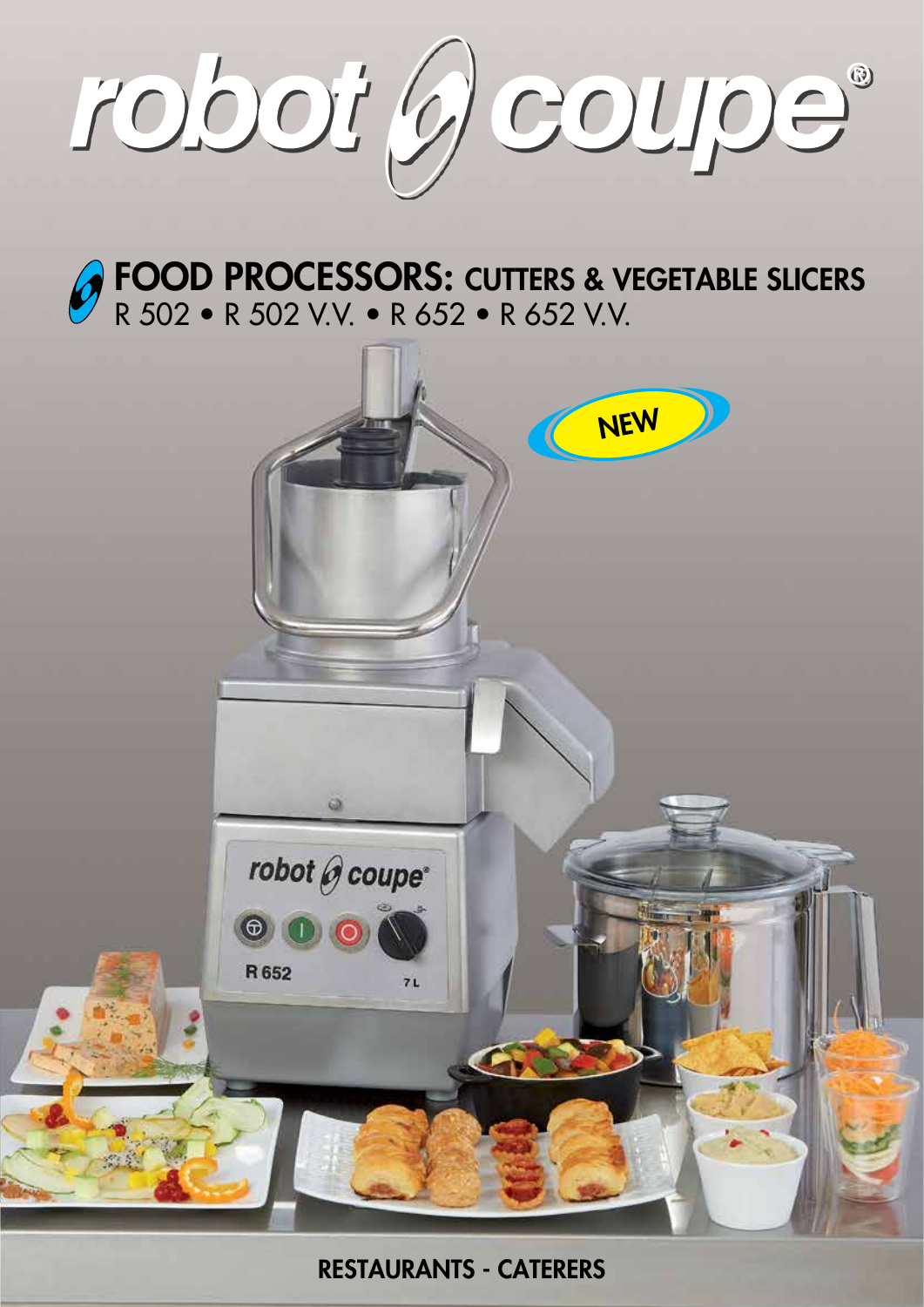## CUTTER function

- 3 blade assemblies available, sharpened to suit every type of task.
- Bowl-base blade assembly, exclusive to Robot-Coupe, for a totally even consistency and optimum cutting quality.









Coarse chopping Tine chopping Emulsions



Fine chopping



Optional extra: Serrated blade





**Grinding** 



Kneading









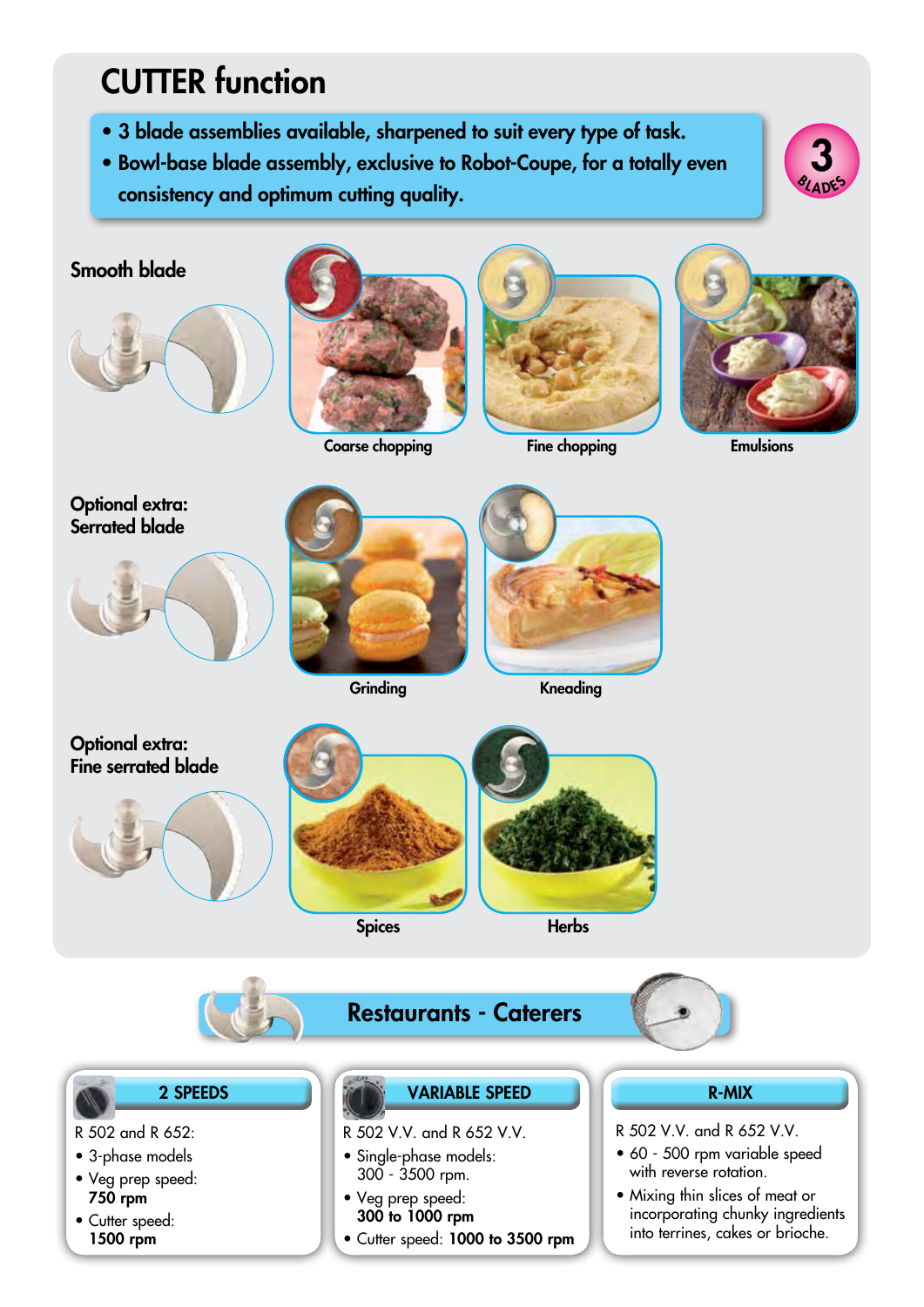## R 502 - R 502 V.V. R 652 - R 652 V.V. Food processors : Cutters & vegetable slicers 2 machines in 1!





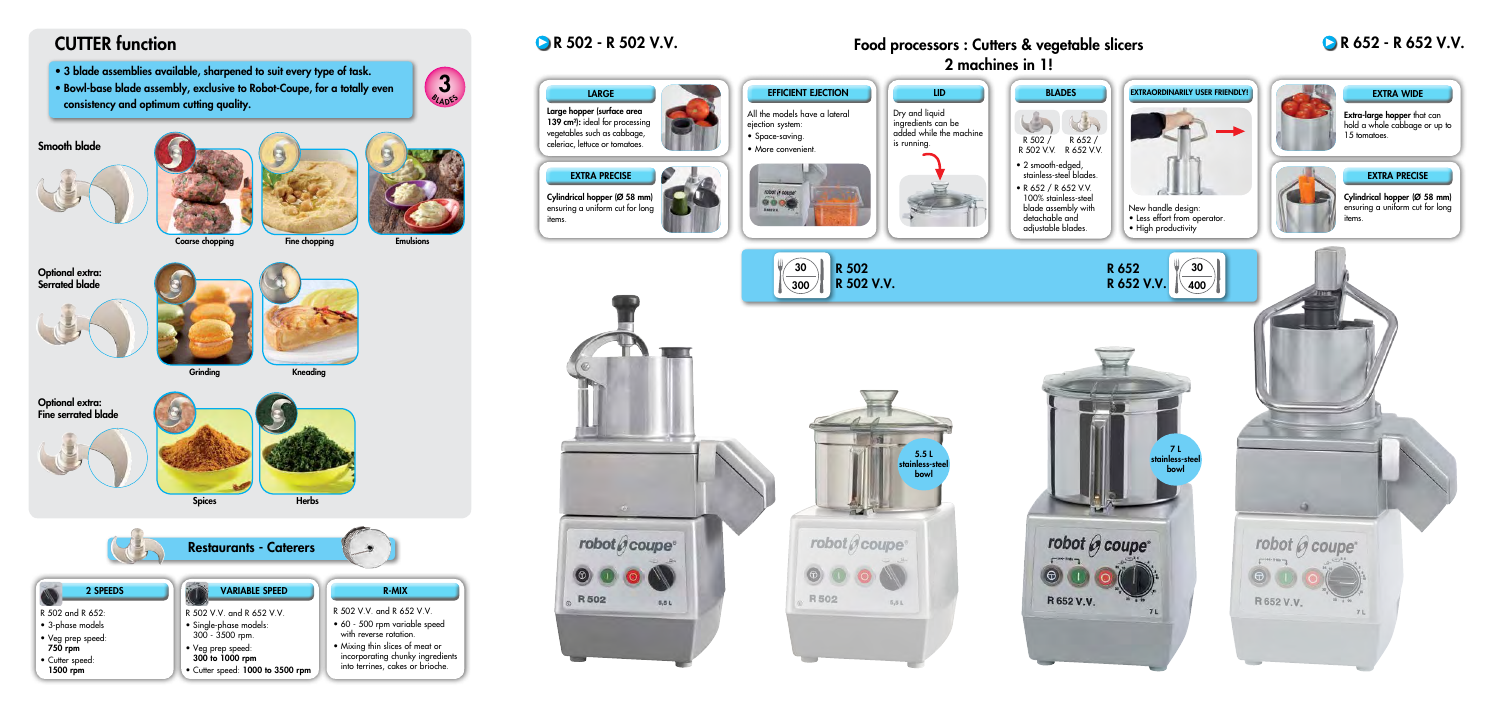## VEGETABLE PREPARATION function

# The widest available variety of cuts: 50 stainless-steel,<br>precision-sharpened discs for flawless cutting quality.



### Slicers : 1 mm 14 mm



|                | ref.        |                                      | ref.  |
|----------------|-------------|--------------------------------------|-------|
| $0.6$ mm       | 28166 6 mm  |                                      | 28196 |
| $0.8$ mm       | 28069 8 mm  |                                      | 28066 |
| $1 \text{ mm}$ | 28062 10 mm |                                      | 28067 |
| $2 \text{ mm}$ | 28063 14 mm |                                      | 28068 |
| $3 \text{ mm}$ |             | 28064 4 mm for cooked potatoes 27244 |       |
| $4 \text{ mm}$ |             | 28004 6 mm for cooked potatoes 27245 |       |
| $5 \text{ mm}$ | 28065       |                                      |       |
|                |             |                                      |       |

### $Ripple$ -cut : 2 mm  $\triangleright$  5 mm





|                                 | ref. |                                       | ref.  |
|---------------------------------|------|---------------------------------------|-------|
| $1 \times 8$ mm                 |      | 28172 $\sqrt{2 \times 8}$ mm (strips) | 27067 |
| $1 \times 26$ mm onions/Cabagge |      | $28153$ $2 \times 10$ mm              | 28173 |
| $2 \times 2$ mm (celeriac)      |      | $28051$ 3 x 3 mm                      | 28101 |
| $2.5 \times 2.5$ mm (julienne)  |      | $28195$ $4 \times 4$ mm               | 28052 |
| $2 \times 4$ mm (strips)        |      | $27072$ 6 x 6 mm                      | 28053 |
| $2 \times 6$ mm (strips)        |      | $27066$ 8 x 8 mm                      | 28054 |
|                                 |      |                                       |       |

### Graters :  $1.5$  mm  $\triangleright$  9 mm



|                | ref.  |                 | ref.  |
|----------------|-------|-----------------|-------|
| $1,5$ mm       | 28056 | $9 \text{ mm}$  | 28060 |
| $2 \text{ mm}$ | 28057 | parmesan        | 28061 |
| $3 \text{ mm}$ | 28058 | radish          | 28055 |
| $4 \text{ mm}$ | 28073 | Röstis potatoes | 27164 |
| $5 \text{ mm}$ | 28059 | Raw potatoes    | 27219 |
| $7 \text{ mm}$ | 28016 |                 |       |

### French fries :  $8x8$  mm  $\blacktriangleright$  10x16 mm



### $Julienne: 1x8 mm$   $\triangleright$  8x8 mm  $\triangleright$  8x8 mm Dicers : 5x5x5 mm  $\triangleright$  10x16 mm



|                             | ref.  |                             | ret.  |
|-----------------------------|-------|-----------------------------|-------|
| $5 \times 5 \times 5$ mm    | 28110 | $14 \times 14 \times 10$ mm | 28179 |
| $8 \times 8 \times 8$ mm    | 28111 | $14 \times 14 \times 14$ mm | 28113 |
| $10 \times 10 \times 10$ mm | 28112 | $20 \times 20 \times 20$ mm | 28114 |
| $12 \times 12 \times 12$ mm | 28197 | $25 \times 25 \times 25$ mm | 28115 |
| $14 \times 14 \times 5$ mm  | 28181 | $50 \times 70 \times 25$ mm | 28180 |
|                             |       |                             |       |



## PUREE function POTATO RICER ATTACHMENT POTATO RICER EQUIPMENT



Option: R 502 / R 502 V.V.

paddle

+ 3-mm puréeing grid

+ Ejector disc Specially intended for mashes and purées.

Option: R 652/ R 652 V.V.



+ 3-mm puréeing grid

+ Ejector disc Specially intended for mashes and purées.